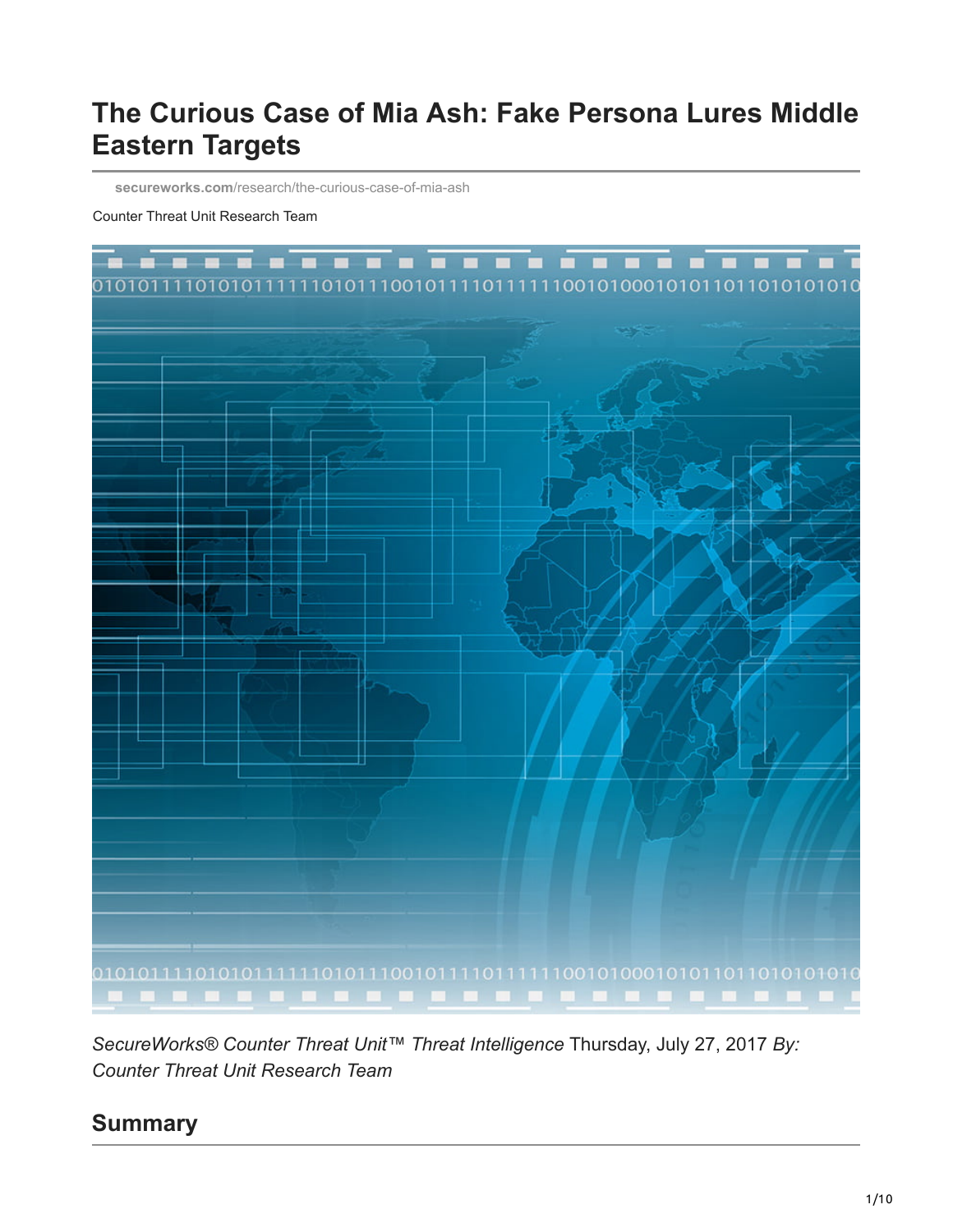In early 2017, SecureWorks® Counter Threat Unit™ (CTU) researchers observed phishing campaigns targeting several entities in the Middle East and North Africa (MENA), with a focus on Saudi Arabian organizations. The campaigns delivered [PupyRAT](https://github.com/n1nj4sec/pupy), an open-source cross-platform remote access trojan (RAT). CTU™ researchers observed likely unsuccessful phishing campaigns being followed by highly targeted spearphishing and social engineering attacks from a threat actor using the name Mia Ash. Further analysis revealed a wellestablished collection of fake social media profiles that appear intended to build trust and rapport with potential victims. The connections associated with these profiles indicate the threat actor began using the persona to target organizations in April 2016.

CTU researchers [assess](#page-7-0) that COBALT GYPSY (formerly known as [TG-2889\)](https://www.secureworks.com/research/suspected-iran-based-hacker-group-creates-network-of-fake-linkedin-profiles), a threat group associated with Iranian government-directed cyber operations, is likely responsible for these campaigns and the Mia Ash persona. COBALT GYPSY has used spearphishing to target telecommunications, government, defense, oil, and financial services organizations based in or affiliated with the MENA region, identifying individual victims through social media sites.

# **Key points**

- CTU researchers assess it highly likely that the Mia Ash persona is a fake identity used to perform reconnaissance on and establish relationships with employees of targeted organizations.
- Based on perceived targeting, observed victims, and tactics used in this campaign, CTU researchers consider it likely that the COBALT GYPSY threat group manages the Mia Ash persona.
- COBALT GYPSY uses well-established social media personas and correspondence via multiple platforms to establish rapport with victims.
- Validating a user's authenticity prior to accepting social media connection requests can mitigate threats posed by threat actors leveraging fake personas.

## <span id="page-1-0"></span>**Observed activity**

Between December 28, 2016 and January 1, 2017, CTU researchers observed a phishing campaign targeting Middle Eastern organizations. The emails used various themes, but they all contained shortened URLs leading to a macro-enabled Word document. The macro ran a PowerShell command that attempted to download additional PowerShell loader scripts for PupyRAT, a research and penetration-testing tool that has been used in attacks. If installed, PupyRAT gives the threat actor full access to the victim's system.

On January 13, 2017, the purported London-based photographer "Mia Ash" used LinkedIn to contact an employee at one of the targeted organizations, stating that the inquiry was part of an exercise to reach out to people around the world. Over the next several days, the individuals exchanged messages about their professions, photography, and travels.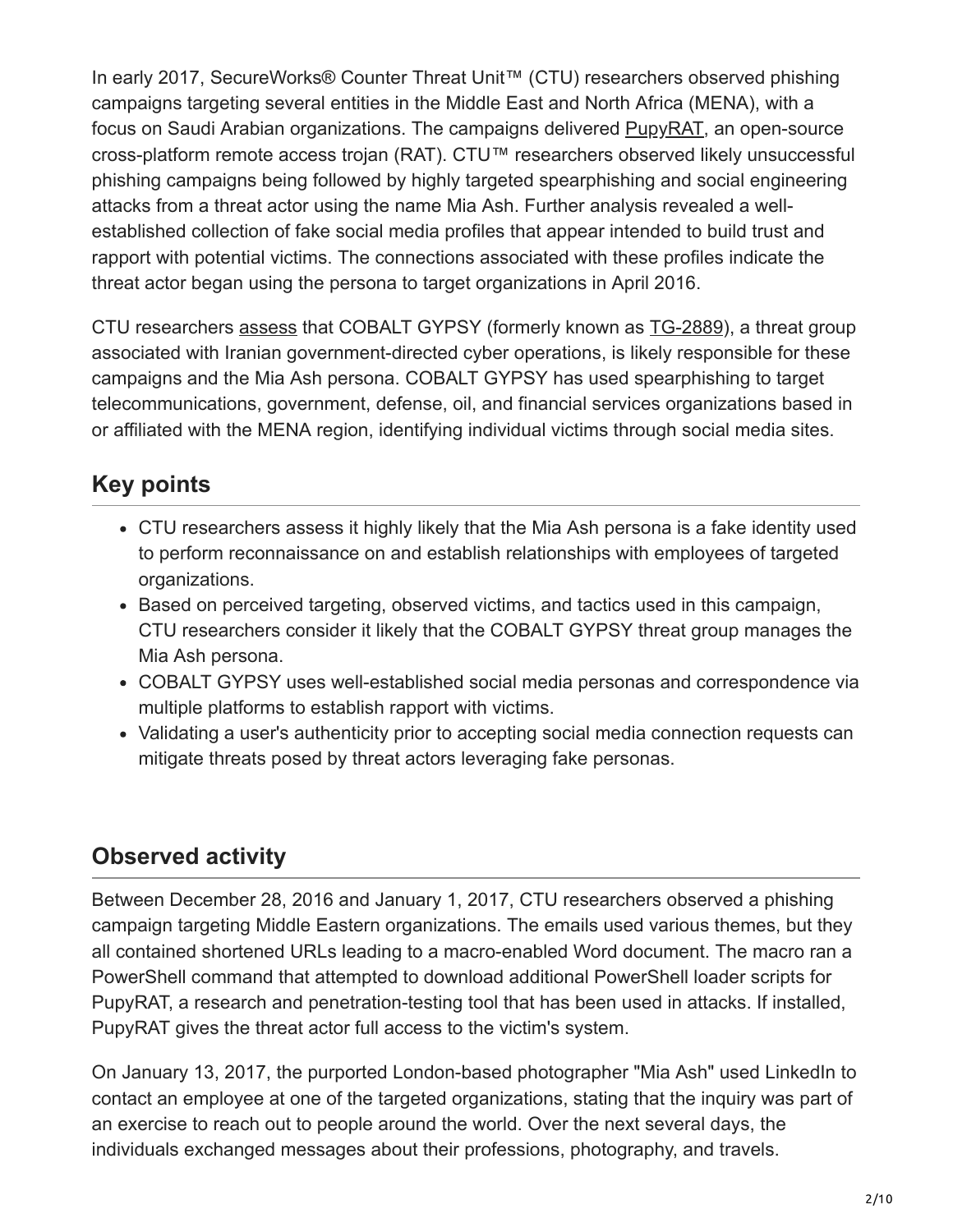Sometime before January 21, Mia encouraged the employee to add her as a friend on Facebook and continue their conversation there, noting that it was her preferred communication method. The correspondence continued via email, WhatsApp, and likely Facebook until February 12, when Mia sent a Microsoft Excel document, "Copy of Photography Survey.xlsm," to the employee's personal email account. Mia encouraged the victim to open the email at work using their corporate email account so the survey would function properly. The survey contained macros that, once enabled, downloaded PupyRAT.

CTU researchers determined that the COBALT GYPSY threat group orchestrated this activity due to the tools, techniques, and procedures (TTPs) used in both campaigns. The group has repeatedly used social media, particularly LinkedIn, to identify and interact with employees at targeted organizations, and then used weaponized Excel documents to deliver RATs such as PupyRAT. The threat actors likely leveraged the Mia Ash persona to gain access to the targeted organization because the initial phishing campaign was unsuccessful.

# **"Mia Ash" persona**

CTU researchers consider it highly likely that Mia Ash is a fake persona. It is associated with LinkedIn, Facebook, Blogger, and WhatsApp accounts, as well as several email addresses. A timeline of Mia Ash activity and correspondence indicates the persona was established in April 2016 or earlier (see [Appendix B](#page-7-1)). CTU analysis of these accounts revealed that most of the supporting material and content in the profiles originated from other sources.

### **Job description**

Mia Ash's LinkedIn page contains a description of employment at Mia's Photography that is almost identical to a job description posted on the LinkedIn account of a U.S.-based photographer (see Figure 1). It is highly likely that the threat actor copied the job description from the legitimate profile.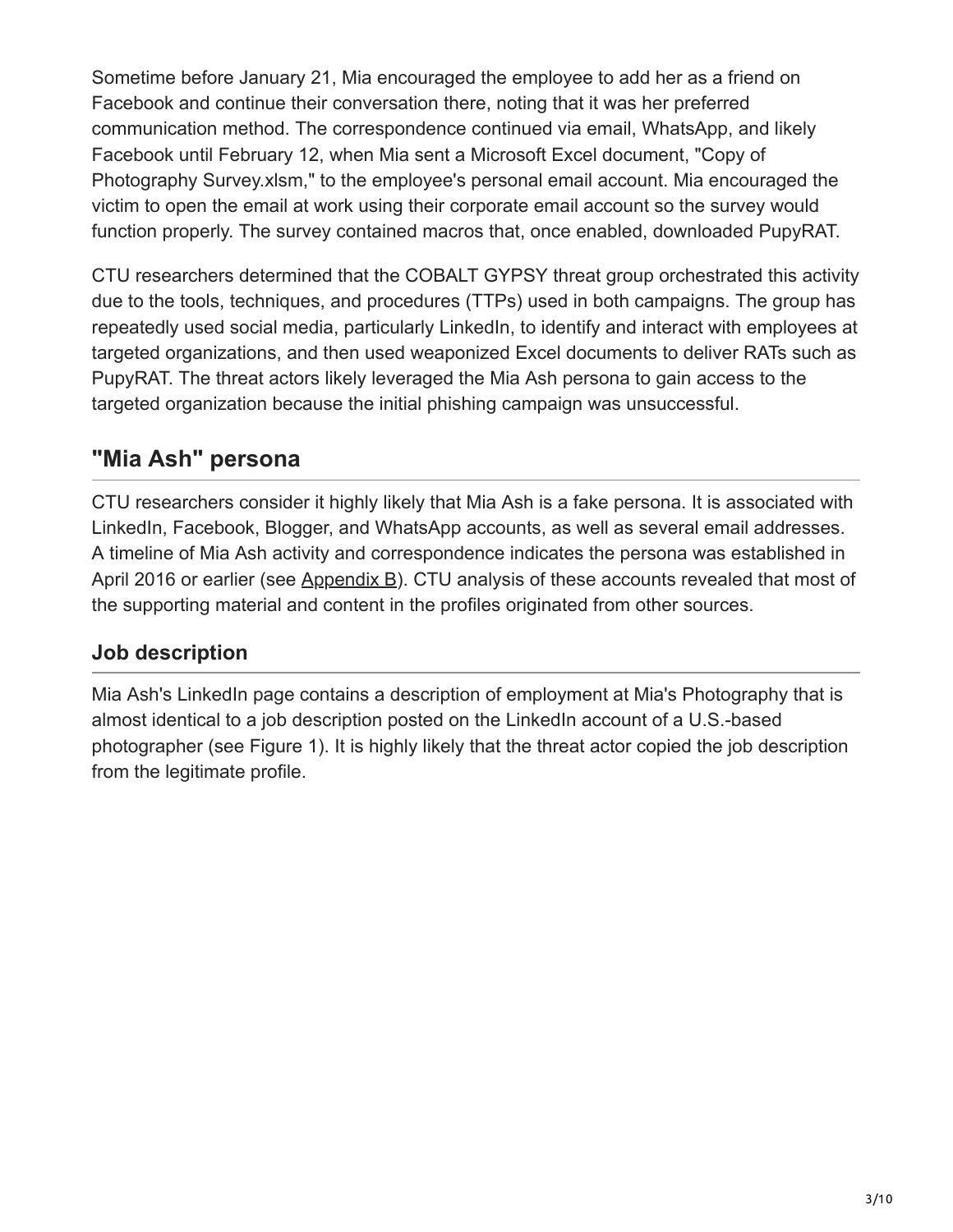#### Photographer

Mia's Photography

January 2014 - Present (3 years 3 months) | London, United Kingdom

- Lead editor for numerous books, gallery shows, and images for media and multimedia broadcasts

- Consulted as photo editor for various International shows

- Implemented processes and structure for digital archiving, trafficked imagery, and conducted photo research and photo editing for publishing, multimedia, and exhibition projects

- Secured digital image submissions and prepared digital image priming and prepress for multiplatform projects

- Managed writing image use, photographer agreement contracts, and negotiated licensing terms and fees

#### Manager, Photo Editing + Image Collection + Special Projects

International League of Conservation Photographers

 $2009 - 2010 + 1$  yr

- Lead editor for numerous books, gallery shows, and images for media and multimedia broadcasts -Selected to edit a Christies Auction House gallery of "Best Nature Photographs of All Time"

- Consulted as photo editor for Conservation International

- Implemented processes and structure for digital archiving, trafficked imagery, and conducted photo research and photo editing for publishing, multimedia, and exhibition projects such as "Freshwater: The Essence of Life"

- Secured digital image submissions and prepared digital image priming and prepress for multiplatform projects

- Managed writing image use, photographer agreement contracts, and negotiated licensing terms and fees

*Figure 1. Comparison of Mia Ash job description (top) to legitimate user's job description (bottom). (Source: LinkedIn)*

#### **Images**

Images of "Mia Ash" were consistent across the various accounts and profiles. They were likely taken from several social media accounts belonging to a Romanian photographer (see [Appendix C](#page-9-0)). For example, the profile photograph used on the Mia Ash LinkedIn page is identical to a photograph uploaded on October 22, 2016 to the bittersweetvenom24 Instagram account, which is likely owned by the legitimate photographer. On October 30, the same photograph was uploaded to the Mia Ash Facebook account (see Figure 2).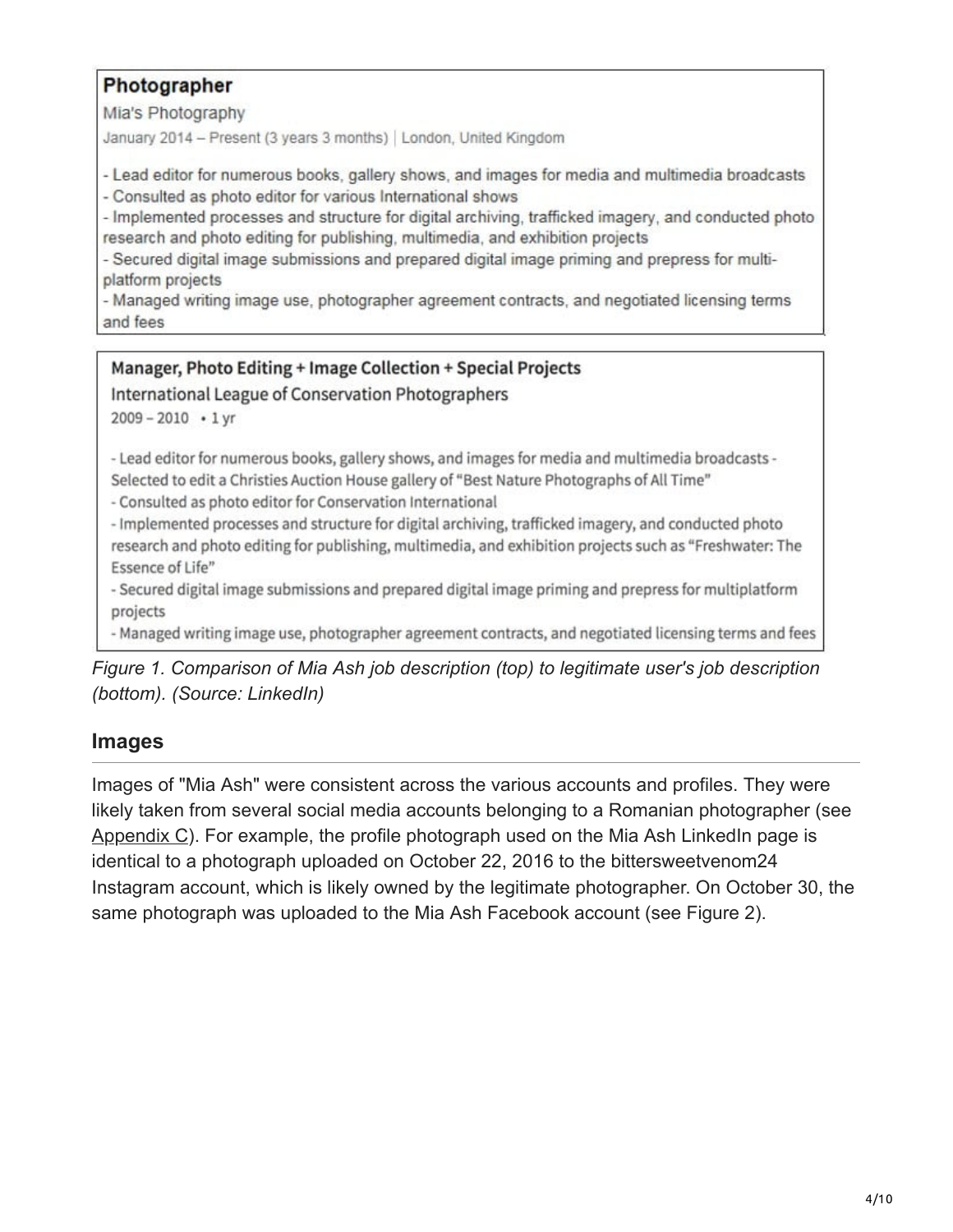

#### **Mia Ash**

Photographer at Mia's Photography London, Greater London, United Kingdom | Photography  $500+$ 

m

Mia's Photography Current Previous Loft Studios, Clapham Studios Education Goldsmiths, University of London





*Figure 2. The same image appears on the Mia Ash LinkedIn page (top) (Source: LinkedIn), bittersweetvenom24's Instagram account (middle) (Source: https://www.instagram.com/bittersweetvenom24/), and Mia Ash's Facebook account (bottom) (Source: Facebook).*

In another example, the first image uploaded to Mia Ash's Blogger site on April 2, 2016 also appears on the photographer's DeviantArt site (bittersweetvenom) (see Figure 3). The text for all of the blog posts are quotes copied from various sources. The threat actor likely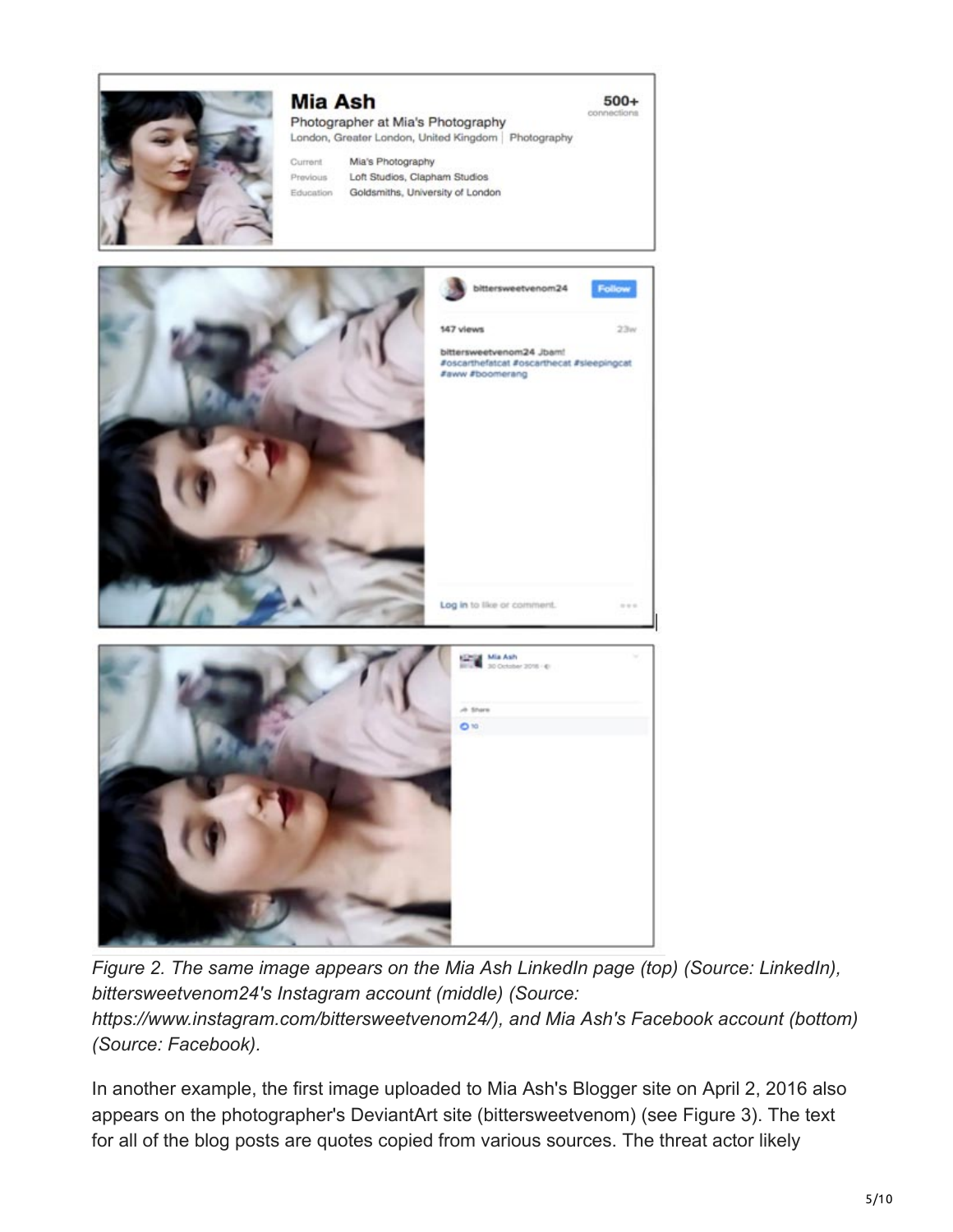created the blog to make the Mia Ash persona seem more authentic.



*Figure 3. Image from the photographer's DeviantArt site (top) compared to an image posted to the Mia's Photography Blogger site (bottom). (Source: SecureWorks)*

# **Attribution**

CTU researchers categorized connections associated with the Mia Ash LinkedIn profile into photography versus non-photography profiles. Several of the LinkedIn connections matched names of people associated with the Mia Ash Facebook page, which aligns with the threat actor's pattern of contacting individuals on LinkedIn and then encouraging them to move communications to Facebook. The threat actor likely used the photography connections to project authenticity. The non-photography endorsers were located in Saudi Arabia, United States, Iraq, Iran, Israel, India, and Bangladesh (see Figure 4) and worked for technology,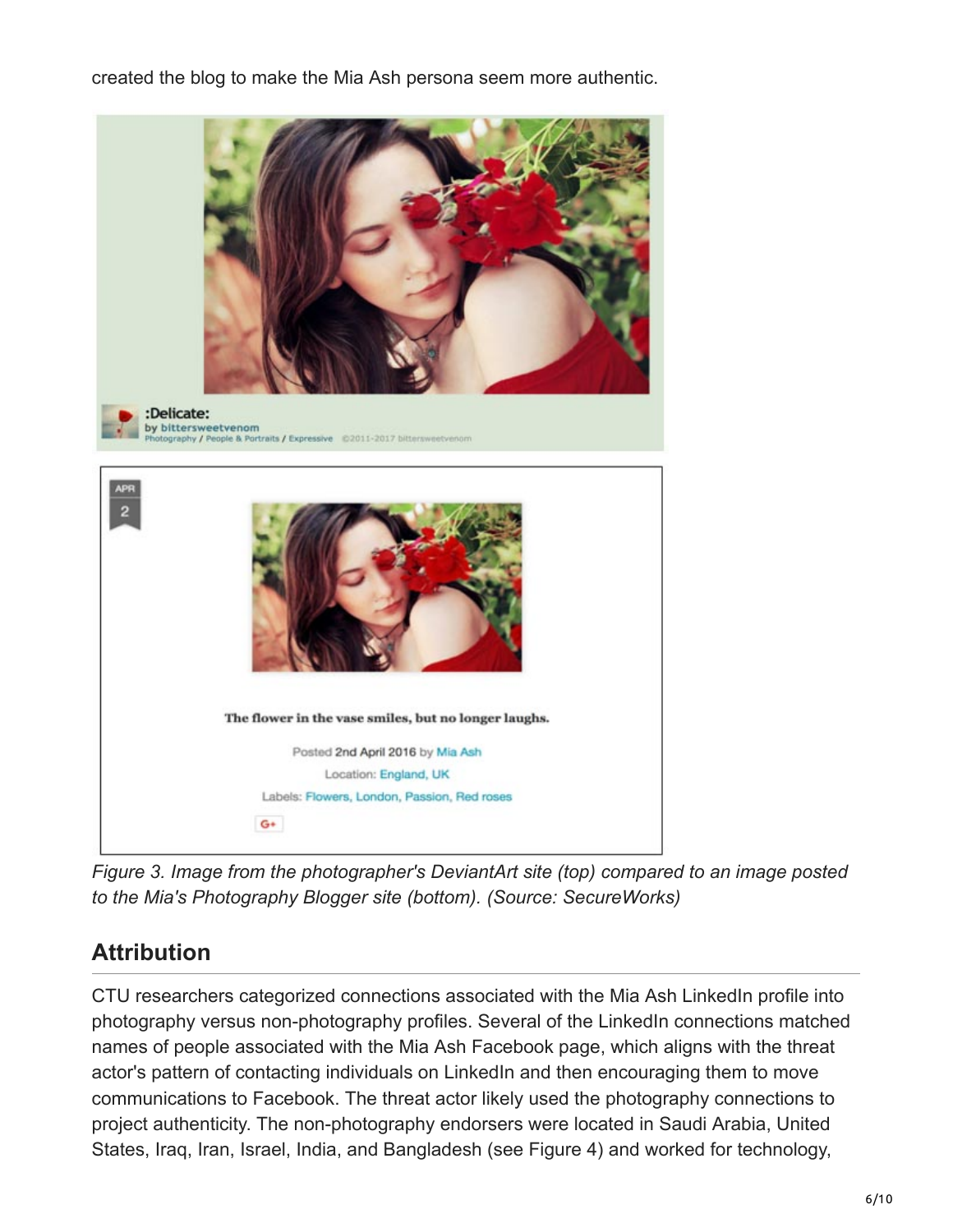oil/gas, healthcare, aerospace, and consulting organizations. They were mid-level employees in technical (mechanical and computer) or project management roles with job titles such as technical support engineer, software developer, and system support. These job titles imply elevated access within the corporate network. By compromising a user account that has administrative or elevated access, threat actors can quickly access a targeted environment to achieve their objectives. The individuals' locations and industries align with previous COBALT GYPSY targeting and Iranian ideological, political, and military intelligence objectives. These characteristics suggest that COBALT GYPSY executed the January and February phishing campaigns and that it created the Mia Ash persona.



*Figure 4. Mia Ash non-photography LinkedIn connections by geography. The darker the blue shading, the higher the concentration of connections from that country. (Source: SecureWorks)*

# **Conclusion**

CTU researchers have observed multiple COBALT GYPSY campaigns since 2015 and consider it highly likely that the group is associated with Iranian government-directed cyber operations. This threat group has launched espionage campaigns against organizations that are of strategic, political, or economic importance to Iranian interests.

The use of the Mia Ash persona demonstrates the creativity and persistence that threat actors employ to compromise targets. CTU researchers conclude that COBALT GYPSY created the persona to gain unauthorized access to targeted computer networks via social engineering. It is likely one of many personas managed by the threat actor. The persistent use of social media to identify and manipulate victims indicates that COBALT GYPSY successfully achieves its objectives using this tactic.

COBALT GYPSY's continued social media use reinforces the importance of recurring social engineering training. Organizations must provide employees with clear social media guidance and instructions for reporting potential phishing messages received through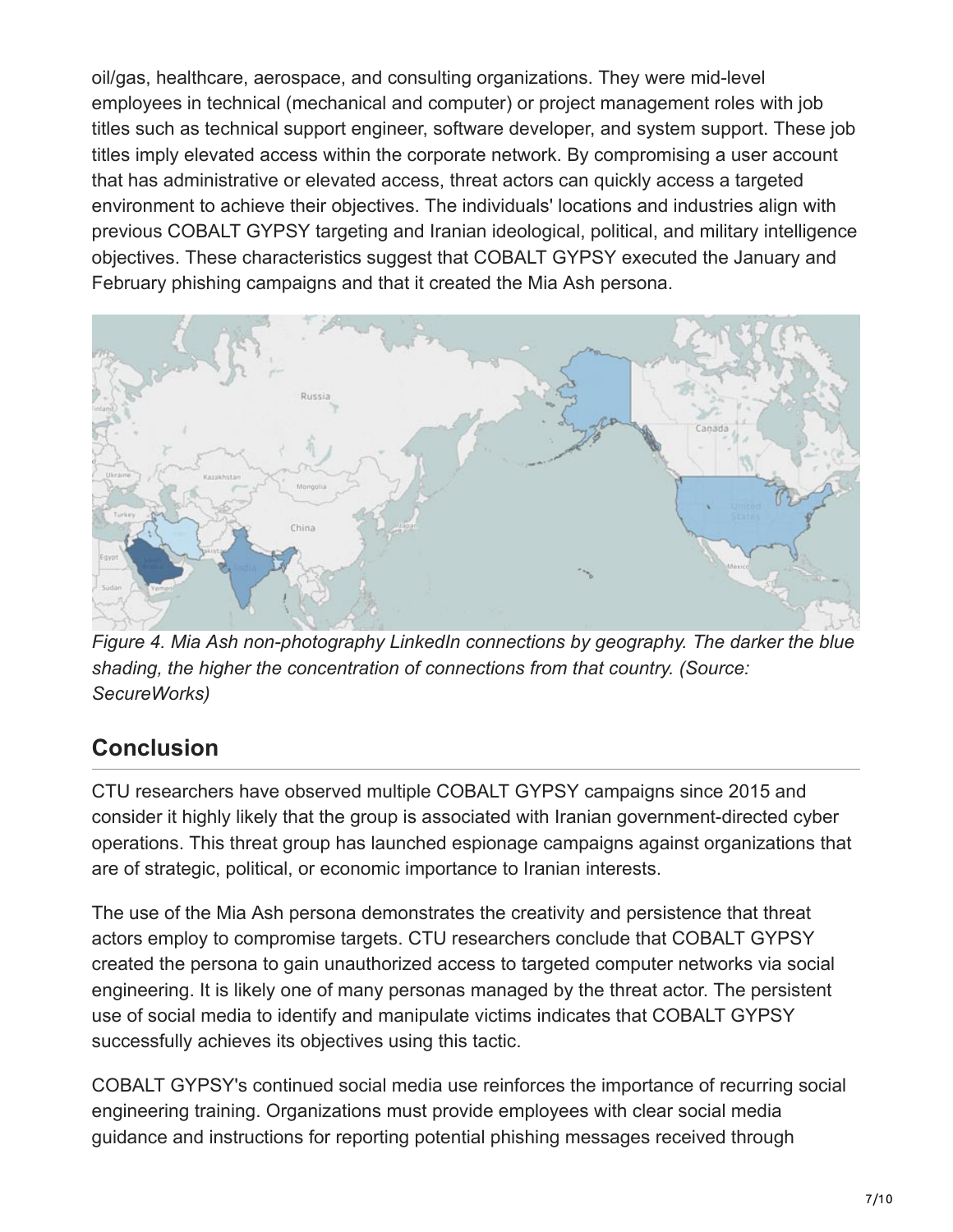corporate email, personal email, and social media platforms. Guidance should include recommendations for reporting inquiries by an unknown third party about an employer, business systems, or the corporate network, or requests to perform actions such as opening [a document or visiting a website. CTU researchers recommend that organizations disable](https://support.office.com/en-us/article/Enable-or-disable-macros-in-Office-documents-7B4FDD2E-174F-47E2-9611-9EFE4F860B12) macros in Microsoft Office products to mitigate the threat posed by weaponized Microsoft Office documents. Organizations should also incorporate [advanced malware prevention](https://www.secureworks.com/capabilities/managed-security/network-security/advanced-malware-protection) technology and [endpoint threat detection](https://www.secureworks.com/capabilities/managed-security/endpoint-security/endpoint-threat-detection) tools as part of their security strategies.

# <span id="page-7-0"></span>**Appendix A — Identifying attribution**

In most cases, CTU researchers do not have intelligence to directly attribute a threat group, so attribution relies on circumstantial evidence and is an assessment rather than a fact. CTU researchers draw on three distinct intelligence bases for evidence of attribution:

- Observed activity is gathered from CTU researchers' observation and investigation of a threat group's activity on a target network and across SecureWorks data, and analysis of tactics, techniques, and procedures (TTPs) the threat group employs.
- Third-party intelligence is gained from trusted relationships within the security industry and with other private and public sector organizations, as well as analysis of open source intelligence.
- Contextual analysis compares threat group targets against intelligence requirements of government agencies and other threat actors and compares tradecraft employed by a threat group to tradecraft of known threat actors.

## <span id="page-7-1"></span>**Appendix B — Sample activity for Mia Ash persona**

The timeline in Figure 5 highlights sample activity involving the Mia Ash persona, including activity associated with two victims.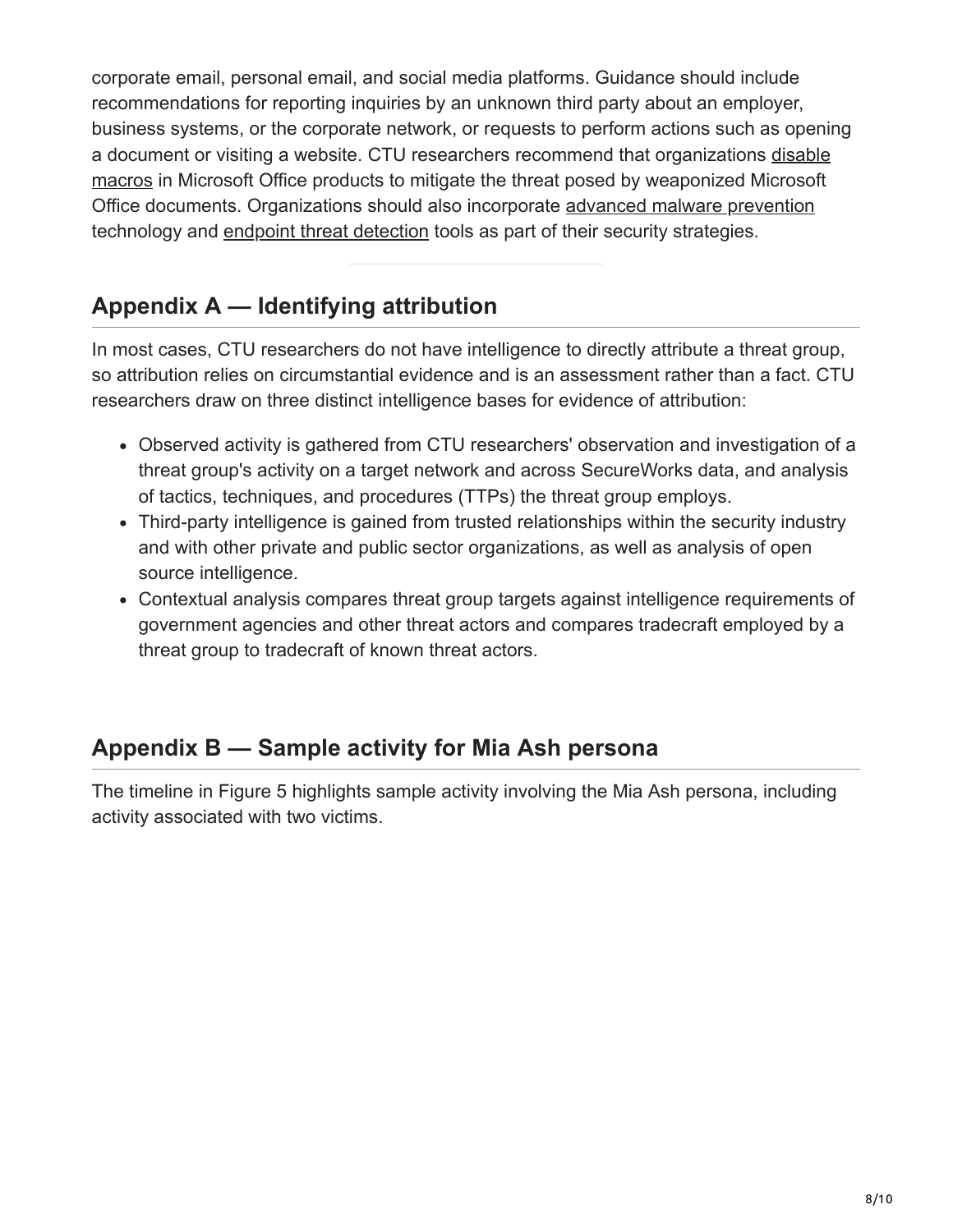

*Figure 5. Timeline of Mia Ash activity. (Source: SecureWorks)*

### **Victim A**

Victim A has many social media accounts, and the profiles divulge numerous personal details. These accounts span multiple platforms; for example:

It is highly likely that Victim A is a legitimate user who operates these accounts. According to several of the profiles, Victim A has more than ten years of experience in industries such as oil/gas, aviation, and telecommunications. Victim A's location, stated areas of expertise, and listed job titles align with CTU analysis of COBALT GYPSY's interests and targets.

CTU researchers are unclear why domains were registered using a combination of Mia Ash and Victim A's information. The following are possible explanations:

- Victim A registered a domain for Mia Ash as a gesture, and the threat actor reciprocated by registering a domain for Victim A to keep Victim A as an active unknown participant in the threat actor's operations.
- The threat actor compromised Victim A's accounts.
- Victim A registered both domains as a romantic or friendly gesture.
- Domains were registered using fraudulent information.
- Victim A works for the threat actor.